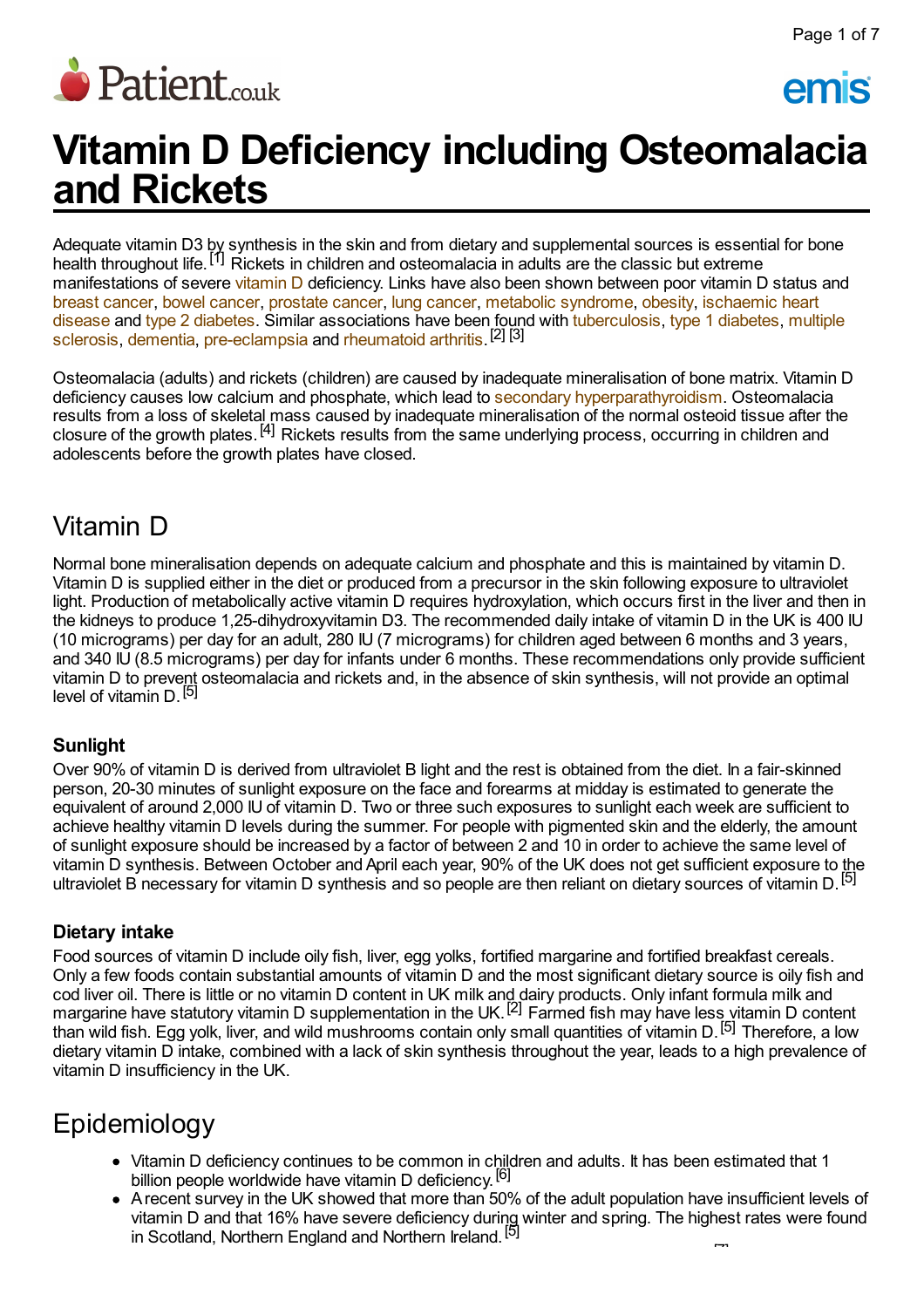One study found the prevalence of rickets in non-Caucasian children to be 1.6%.<sup>[7]</sup>

#### **Risk factors**

- Dark skin, especially South Asian, African Caribbean and Middle Eastern; prevalence of vitamin D insufficiency is as high as 94% in otherwise healthy South Asian adults.<sup>[8] [9]</sup>
- Children and those aged over 65 years.
- Pregnancy.
- Obesity
- Routine covering of the face and body, eg wearing a veil.
- An infant who is exclusively breast-fed, particularly beyond six months of age.<sup>[5]</sup>
- Housebound or institutionalised.
- Poverty.
- Vegetarianism.
- [Alcoholism.](http://www.patient.co.uk/search.asp?searchterm=ALCOHOL+ADDICTION&collections=PPsearch)
- Living in countries at high latitude.
- Ennig in Commod in Inghamment of the Family history of vitamin D deficiency.<sup>[5]</sup>

### Causes

Vitamin D deficiency is most often caused by insufficient exposure to sunlight and nutritional deficiency but can be secondary to a wide range of other underlying causes, such as disorders of the gut, pancreas, liver and kidney.<sup>[10]</sup>

- [Gastrointestinal](http://www.patient.co.uk/search.asp?searchterm=SHORT+GUT+SYNDROME&collections=PPsearch) [malabsorption](http://www.patient.co.uk/search.asp?searchterm=GASTROINTESTINAL+MALABSORPTION&collections=PPsearch), eg surgery (stomach and bowel resections), other causes of short bowel [syndrome,](http://www.patient.co.uk/search.asp?searchterm=PRIMARY+BILIARY+CIRRHOSIS&collections=PPsearch) chronic [pancreatic](http://www.patient.co.uk/search.asp?searchterm=CHRONIC+PANCREATITIS&collections=PPsearch) disease, cystic [fibrosis](http://www.patient.co.uk/search.asp?searchterm=CYSTIC+FIBROSIS&collections=PPsearch), biliary disease (eg primary biliary cirrhosis, biliary fistulae, biliary [atresia](http://www.patient.co.uk/search.asp?searchterm=BILIARY+ATRESIA&collections=PPsearch)), Crohn's [disease](http://www.patient.co.uk/search.asp?searchterm=CROHN+S+DISEASE&collections=PPsearch) and coeliac [disease.](http://www.patient.co.uk/search.asp?searchterm=COELIAC+DISEASE&collections=PPsearch)
- Liver disease, eg [cirrhosis.](http://www.patient.co.uk/search.asp?searchterm=CIRRHOSIS+OF+THE+LIVER&collections=PPsearch)
- Renal [disease](http://www.patient.co.uk/search.asp?searchterm=KIDNEY+DISORDERS&collections=PPsearch) causing defective 1,25-dihydroxyvitamin D synthesis.
- Drug causes include [anticonvulsants](http://www.patient.co.uk/search.asp?searchterm=ANTICONVULSANTS&collections=PPsearch) (particularly phenytoin, [carbamazepine](http://www.patient.co.uk/search.asp?searchterm=CARBAMAZEPINE&collections=PPsearch), [phenobarbital\)](http://www.patient.co.uk/search.asp?searchterm=PHENOBARBITONE&collections=PPsearch), [rifampicin,](http://www.patient.co.uk/search.asp?searchterm=RIFAMPICIN&collections=PPsearch) highly active antiretroviral therapy (HAART), [colestyramine](http://www.patient.co.uk/search.asp?searchterm=COLESTYRAMINE&collections=PPsearch) and [cadmium.](http://www.patient.co.uk/doctor/heavy-metal-poisoning)
- Severe dietary calcium deficiency can cause rickets despite adequate vitamin D.<sup>[11]</sup>
- Rare causes:
	- [Hypophosphataemia:](http://www.patient.co.uk/search.asp?searchterm=HYPOPHOSPHATAEMIA&collections=PPsearch) tumour-induced, Fanconi's syndrome, phosphate depletion, metals such as cadmium and lead that may lead to renal phosphate wasting.
	- Systemic acidosis, renal tubular [acidosis.](http://www.patient.co.uk/search.asp?searchterm=RENAL+TUBULAR+ACIDOSIS&collections=PPsearch)
	- $\bullet$  Intoxication with diphosphonate, [fluoride](http://www.patient.co.uk/search.asp?searchterm=FLUORIDE+PRODUCT&collections=PPsearch), aluminum (caused by excessive antacid ingestion, or in fluids used in [dialysis\)](http://www.patient.co.uk/search.asp?searchterm=RENAL+DIALYSIS&collections=PPsearch).
	- Autonomous [hyperparathyroidism](http://www.patient.co.uk/doctor/hyperparathyroidism-pro) presenting as vitamin D-deficient osteomalacia.
	- Mesenchymal tumour oncogenic osteomalacia.
- Genetic causes:
	- [Hypophosphataemic](http://www.patient.co.uk/search.asp?searchterm=SHORT+STATURE&collections=PPsearch) rickets: X-linked dominant disorder characterised by growth restriction, inadequate mineralisation of bone, hypophosphataemia, and renal defects in phosphate reabsorption and vitamin D metabolism.
	- Vitamin D-dependent rickets type I (failure of conversion of 25-hydroxyvitamin D (25-OHD) to 1,25-dihydroxyvitamin D) and II (end organ insensitivity to 1,25-dihydroxyvitamin D).
	- Adult-onset vitamin D-resistant hypophosphataemic osteomalacia (autosomal dominant).
	- Proximal renal tubule dysfunction: hereditary Fanconi's [syndrome.](http://www.patient.co.uk/search.asp?searchterm=FANCONI+SYNDROME&collections=PPsearch)

# Presentation<sup>[5]</sup>

Maintain a high index of clinical suspicion. People with suboptimal levels often have no symptoms and so awareness and prevention are very important, especially in young children, the elderly and pregnant women. Vitamin D deficiency should be suspected in children with known risk factors who are unwell with pain, irritability, and poor growth or skeletal deformity, and in all children with a seizure disorder.<sup>[5]</sup>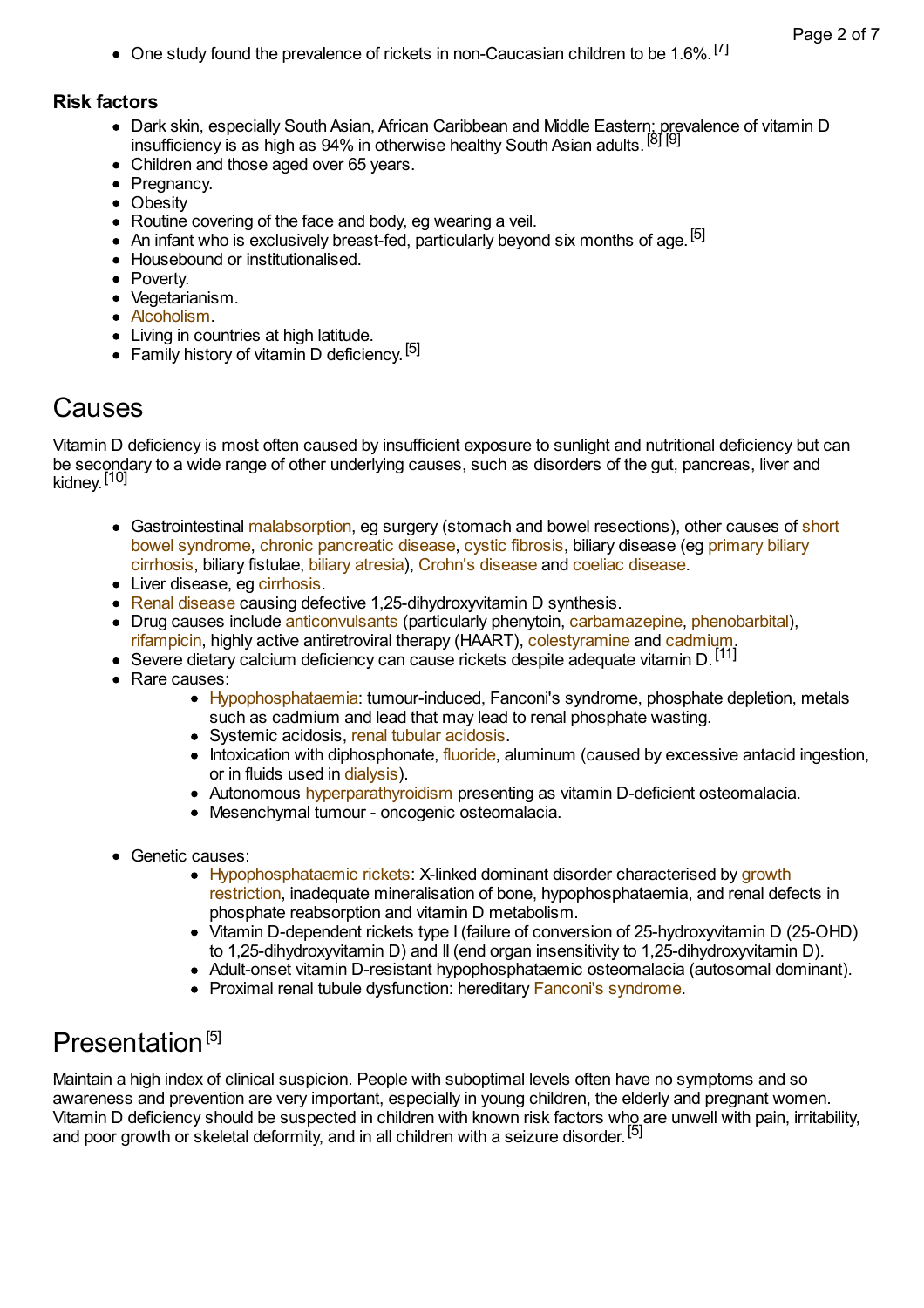Children:

- Severe vitamin D deficiency may cause hypocalcaemic seizures or tetany, particularly in the neonatal period and during periods of rapid growth in adolescence.
- From the age of 6 months, children with vitamin D deficiency often present with bony deformity (rickets). Bowing of the legs (genu varum) is typical, but knock knees (genu valgum) can also occur. Anterior bowing of the femur and internal rotation at the ankle are frequently found, along with swelling at the wrist, prominent costochondral joints, and a soft, deformable skull (craniotabes).
- Children with vitamin D deficiency may be irritable and reluctant to weight-bear, and manifest impaired growth.
- An increased susceptibility to infections and respiratory symptoms may be a caused by a 'rachitic lung', with reduced lung expansion and muscle weakness.
- Severe vitamin D deficiency can result in [cardiomyopathy](http://www.patient.co.uk/search.asp?searchterm=CARDIOMYOPATHY&collections=PPsearch) and potentially fatal heart failure.
- Adults:
- Pain and proximal muscle [weakness](http://www.patient.co.uk/search.asp?searchterm=PROXIMAL+MUSCLE+WEAKNESS&collections=PPsearch) are the main features of vitamin D deficiency in adults. Symptoms may be mild and non-specific with a general lack of well-being.
- Rib, hip, pelvis, thigh, and foot pain are typical.
- More diffuse muscular aches and muscle weakness, including in the limbs and back, are also common.
- Low bone density on dual-energy X ray [absorptiometry](http://www.patient.co.uk/search.asp?searchterm=PATHOLOGICAL+FRACTURES&collections=PPsearch) (DEXA) scanning, pathological fractures or [osteopenia](http://www.patient.co.uk/search.asp?searchterm=LYTIC+LESIONS+IN+BONE&collections=PPsearch) on plain X-rays may reflect osteomalacia, and these findings warrant assessment of vitamin D status.

#### **Rickets**

Classic presentation is a child with bony abnormalities such as leg-bowing and knock knees. There may be bony deformities of the chest, pelvis and skull, delayed dentition, poor growth, and [bone](http://www.patient.co.uk/search.asp?searchterm=BONE+PAIN&collections=PPsearch) pain.

- Softening of the skull (craniotabes) and frontal bossing in the first few months of life; delayed closure of fontanelles.
- Tender swollen joints.
- Enlargement of the ends of the ribs ('rachitic rosary') due to expansion of the costochondral junction in a 3-6 month-old child.
- Deformed bones, bowing of the legs, knock knees.
- [Delayed](http://www.patient.co.uk/doctor/delay-in-walking) walking or a [waddling](http://www.patient.co.uk/search.asp?searchterm=WADDLING+GAIT&collections=PPsearch) gait.
- Impaired growth: short [stature](http://www.patient.co.uk/search.asp?searchterm=SHORT+STATURE&collections=PPsearch) and poor [weight](http://www.patient.co.uk/search.asp?searchterm=FAILURE+TO+THRIVE&collections=PPsearch) gain.
- The child is often miserable because of bone and joint [pain](http://www.patient.co.uk/search.asp?searchterm=JOINT+PAIN&collections=PPsearch).
- May present with [fractures](http://www.patient.co.uk/search.asp?searchterm=FRACTURES&collections=PPsearch) in severe cases.
- Dental deformities include delayed formation of teeth, enamel hypoplasia, and increased incidence of cavities in the teeth (dental [caries\)](http://www.patient.co.uk/search.asp?searchterm=DENTAL+CARIES&collections=PPsearch).
- May present with symptoms of [hypocalcaemia](http://www.patient.co.uk/doctor/Hypocalcaemia.htm) requiring urgent paediatric referral (eg [convulsions,](http://www.patient.co.uk/search.asp?searchterm=CONVULSIONS&collections=PPsearch) irritability, tetany, breathing difficulties with apnoea or stridor), cardiomyopathy or [cardiac](http://www.patient.co.uk/search.asp?searchterm=CARDIAC+ARREST&collections=PPsearch) arrest, especially in very young infants.

#### **Osteomalacia**

- Mildly affected patients may present with [widespread](http://www.patient.co.uk/search.asp?searchterm=LUMBAR+BACK+PAIN&collections=PPsearch) bone pain and tenderness (especially low back pain and in the hips), proximal muscle weakness and lethargy.
- Signs of the underlying disease (eg renal [failure,](http://www.patient.co.uk/search.asp?searchterm=KIDNEY+FAILURE&collections=PPsearch) malabsorption) may predominate.
- Early symptoms include gradual onset and persistent fatigue, and bone and joint pain and tenderness.
- Later symptoms include muscular weakness (especially proximal) and paraesthesia.
- Severely affected patients may have difficulty walking and may have a waddling gait or a change in gait, with proximal muscle weakness and marked adductor spasm.
- Other signs include costochondral swelling (rachitic rosary), spinal curvature and signs of hypocalcaemia (eg tetany, carpopedal spasm).
- Tenderness over pseudofractures (which represent a lucent band of decreased cortical density, perpendicular to bone surface, often multiple, and with or without callus formation).
- The patient may experience multiple fractures which are often bilateral and symmetrical. Typical sites include the femoral neck, scapula, pubic rami, ribs and vertebrae.
- Skeletal deformity can occur in the vertebral bodies and skull. There may be forward projection of the breastbone (pigeon chest) and deformities of the spine, including [scoliosis](http://www.patient.co.uk/search.asp?searchterm=SCOLIOSIS&collections=PPsearch) or [kyphosis.](http://www.patient.co.uk/search.asp?searchterm=KYPHOSIS&collections=PPsearch)
- Other signs include dental deformities and hyporeflexia.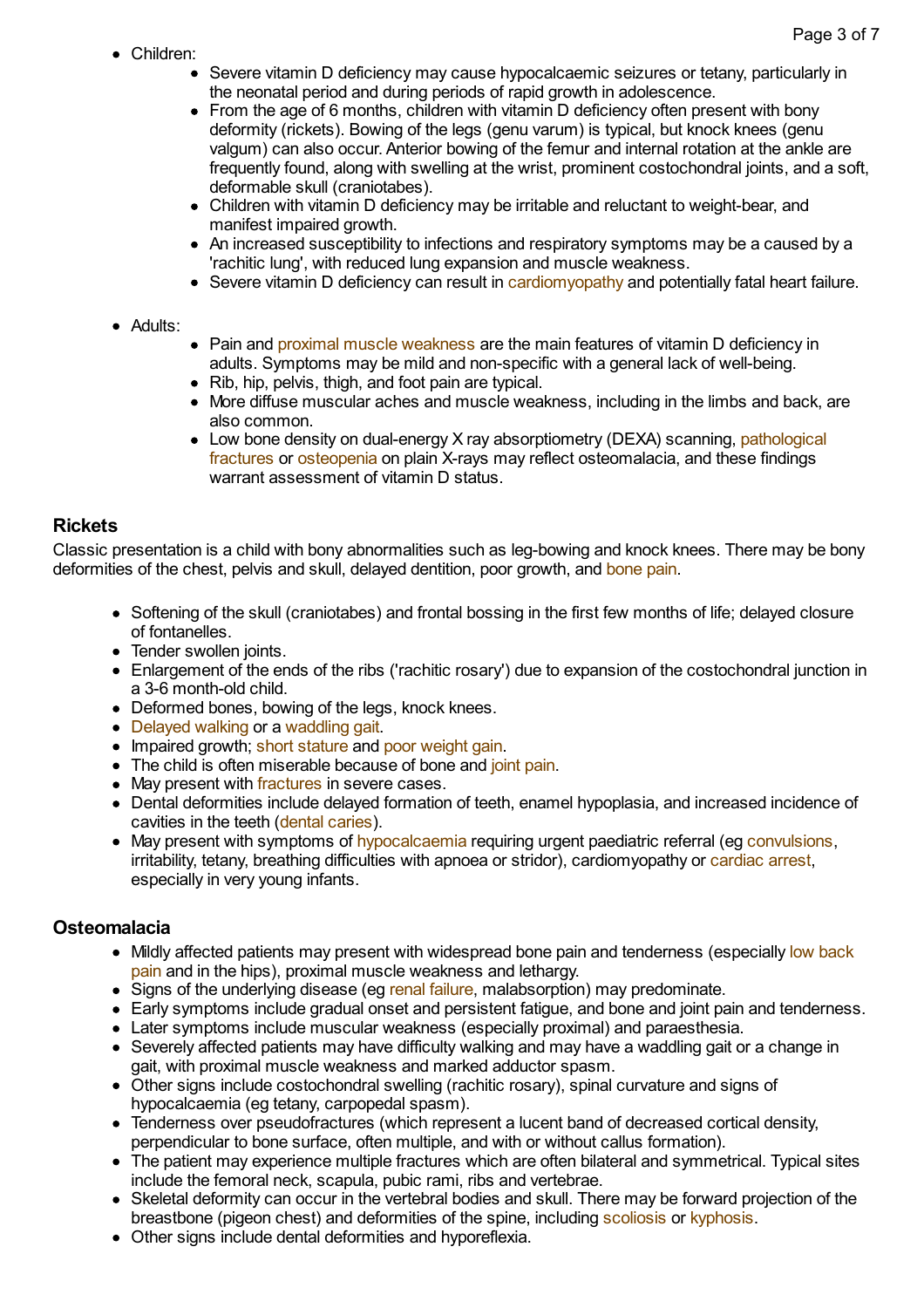#### **Possible long-term effects**

- Low levels of vitamin D may be associated with increased cancer incidence and mortality in men, particularly for digestive-system cancers. [12]
- Vitamin D deficiency may contribute to atherosclerosis and increased cardiovascular morbidity and mortality.<sup>[13]</sup>

### Differential diagnosis

- The radiographic appearance of osteomalacia may be normal or similar to findings noted with [osteoporosis.](http://www.patient.co.uk/search.asp?searchterm=OSTEOPOROSIS&collections=PPsearch)
- The differential diagnosis of generalised osteopenia includes osteomalacia, hyperparathyroidism, osteitis fibrosa, Paget's [disease](http://www.patient.co.uk/search.asp?searchterm=PAGET+S+DISEASE+OF+BONE&collections=PPsearch) of bone and [myeloma](http://www.patient.co.uk/search.asp?searchterm=MYELOMA&collections=PPsearch).
- Chronic excessive fluoride ingestion, [etidronate](http://www.patient.co.uk/search.asp?searchterm=ETIDRONATE&collections=PPsearch) overdose, aluminium toxicity.
- Other possibilities to exclude are rheumatoid arthritis, [dermatomyositis,](http://www.patient.co.uk/search.asp?searchterm=MUSCULAR+DYSTROPHY&collections=PPsearch) [polymyositis](http://www.patient.co.uk/search.asp?searchterm=POLYMYOSITIS&collections=PPsearch), muscular dystrophy, malignant disease, [polymyalgia](http://www.patient.co.uk/search.asp?searchterm=POLYMYALGIA+RHEUMATICA&collections=PPsearch) rheumatica, [hypothyroidism,](http://www.patient.co.uk/search.asp?searchterm=HYPOTHYROIDISM&collections=PPsearch) [hyperthyroidism](http://www.patient.co.uk/search.asp?searchterm=HYPERTHYROIDISM&collections=PPsearch) and [fibromyalgia.](http://www.patient.co.uk/search.asp?searchterm=FIBROMYALGIA+SYNDROME&collections=PPsearch)

### Investigations

### **Initial investigations**

- Blood biochemistry: renal function, electrolytes (including serum calcium and phosphate), [LFTs,](http://www.patient.co.uk/search.asp?searchterm=LIVER+FUNCTION+TESTS&collections=PPsearch) parathyroid hormone (PTH) level: [5]
	- More than 80% of adults with osteomalacia have a high concentration of serum alkaline phosphatase.
	- Hypocalcaemia, hypomagnesaemia and hypophosphataemia may be present, depending on the severity and chronicity of the disease and the patient's dietary calcium intake.
	- Elevation of plasma PTH (secondary hyperparathyroidism) is typical but not always found in patients with osteomalacia.
- [FBC](http://www.patient.co.uk/search.asp?searchterm=FULL+BLOOD+COUNT++FBC+&collections=PPsearch): anaemia suggests possible malabsorption.
- Serum vitamin D and PTH levels are not routinely recommended for high-risk symptomatic with clear clinical evidence of vitamin D deficiency but vitamin D levels are otherwise required for assessment. Vitamin D status is most reliably determined by assay of serum 25-hydroxyvitamin D (25-OHD): <sup>[5]</sup>
	- Vitamin D deficiency: individuals with symptomatic osteomalacia or rickets have serum 25- OHD concentrations of less than 25 nmol/L (10 micrograms/L).
	- Amuch larger proportion of the UK population have vitamin D insufficiency, with serum 25- OHD concentrations between 25 nmol/L and 50 nmol/lL(10-20 micrograms/l).
	- Serum 25-OHD concentrations between 50-75 nmol/I are considered healthy but optimal vitamin D status is when serum concentrations of 25-OHD are 75 nmol/L (30 micrograms/L) or more.

### **Further investigations**

- Urine [microscopy](http://www.patient.co.uk/search.asp?searchterm=URINE+MICROSCOPY&collections=PPsearch) to help determine whether the patient has underlying renal failure.
- In children with low vitamin D levels identified, a wrist X-ray is required to diagnose rickets (definitive diagnosis of rickets requires radiography of a long bone which shows cupping, splaying and fraying of the metaphysis - for example, champagne glass wrist).<sup>[14]</sup>
- Radiology is unnecessary for adults if the diagnosis is clear but may include:
	- Plain X-ray of weight-bearing bones (neck of femur, pelvis, pubic rami, ribs, outer border of the scapulae and metatarsals) may show characteristic features such as coarsened trabeculae, osteopenia, pseudofractures ('Looser's zones' - linear areas of low density surrounded by sclerotic borders) and fractures; pseudofractures are particularly seen at the lateral border of the scapula, inferior femoral neck and medial femoral shaft.
	- Low bone density on DEXA scanning.<sup>[2]</sup>
	- MRI scanning helps to evaluate the soft tissues for ligament rupture.
	- CT scanning can help to evaluate pathological fractures.
	- Bone scan will show increased skeletal uptake of radioactive isotope ('hot spots') in the ribs and near joints.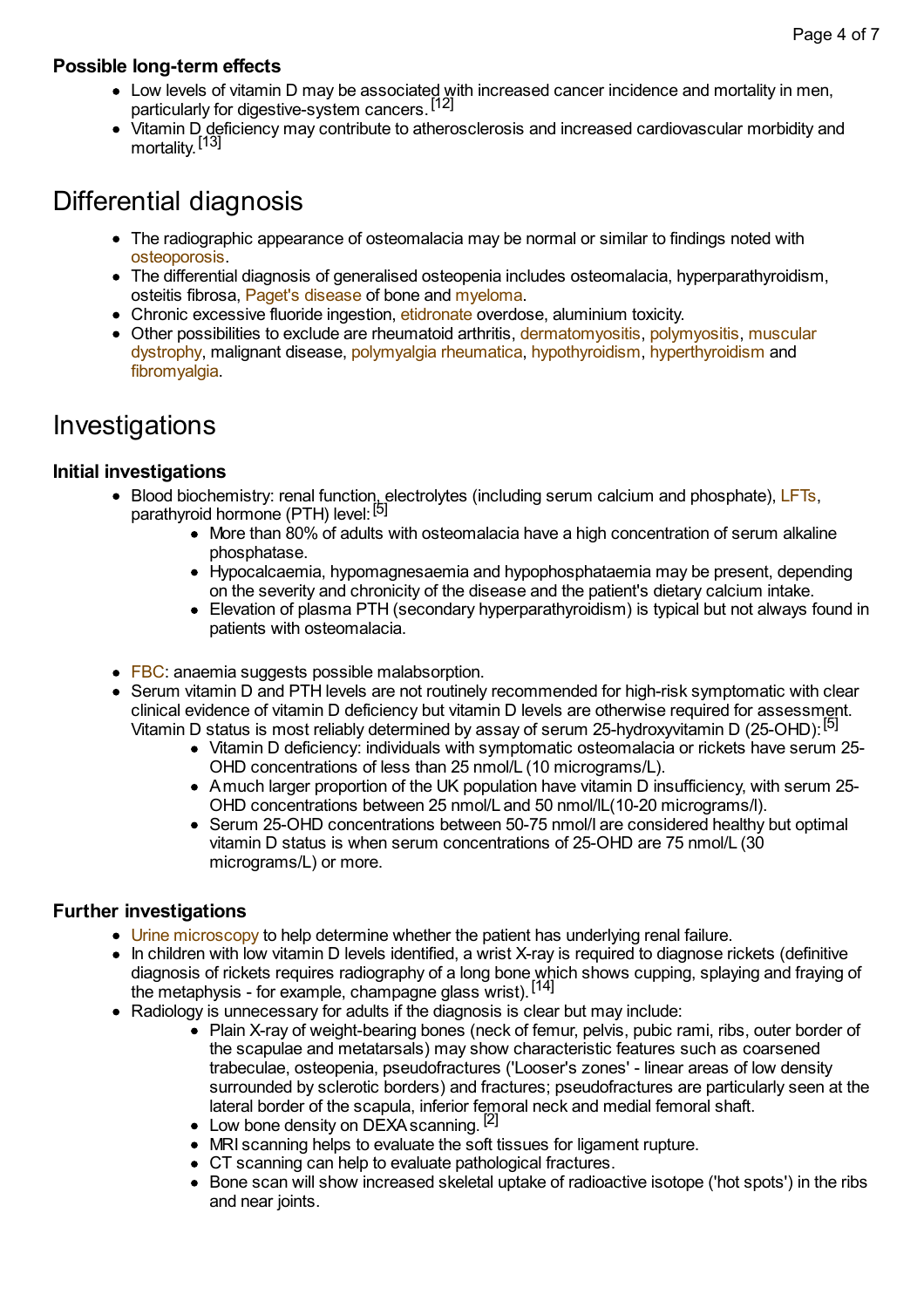• Iliac bone biopsy will show a failure of mineralisation and wide osteoid seams but bone biopsy is now rarely required.<sup>[8]</sup> Page 5 of 7

Assessment must be made for a possible underlying cause of vitamin D deficiency if suspected, eg coeliac disease or cystic fibrosis causing malabsorption.

- All children with rickets should be referred to a paediatrician.<sup>[14]</sup>
- Referral of adults is not routinely needed but should be considered where there is doubt about the diagnosis, if the biochemistry is atypical (eg low vitamin D and high calcium) or if the patient fails to respond to treatment.<sup>[2]</sup>

#### **General management**

- Education: dietary advice (refer to a dietician).
- Encourage exposure to sunlight.
- Vitamin D supplementation.
- Treatment of any underlying condition.
- Treatment of pain.
- Orthopaedic intervention may be required.

### **Specific treatment** [5]

- Children:
	- Oral [calciferol](http://www.patient.co.uk/search.asp?searchterm=ERGOCALCIFEROL+PREPARATION&collections=PPsearch) in the form of either [ergocalciferol](http://www.patient.co.uk/search.asp?searchterm=ERGOCALCIFEROL+PREPARATION&collections=PPsearch) or [colecalciferol](http://www.patient.co.uk/search.asp?searchterm=CHOLECALCIFEROL+PREPARATION&collections=PPsearch) is the treatment of choice for children with rickets.
	- Children aged less than 6 months should be treated with 3,000 IU of calciferol daily, increasing to 6,000 IU daily after 6 months of age. The daily dose for those aged 12-18 years should be 10,000 IU.<sup>[2]</sup>
	- Calcium supplementation is advisable during the first weeks of therapy for a growing child.<sup>[2]</sup>
	- Amaintenance dose of 400 IU calciferol daily is appropriate for a child of any age.
	- Arelatively rapid biochemical response is typically seen in children, with normalisation of alkaline phosphatase levels within three months.
	- It is likely that the mother, siblings, and other family members of a child with rickets are also vitamin D-deficient. Amaintenance dose of calciferol is recommended for other family members (who should be investigated for vitamin D deficiency and may require therapeutic doses).
- Adults:
- Calciferol treatment, in a daily dose of 10,000 IU or a weekly dose of 60,000 IU, will lead to restoration of body stores of vitamin D over 8 to 12 weeks. Amaintenance dose of 1,000- 2,000 IU calciferol daily or 10,000 IU weekly is adequate. Combined calcium and vitamin D preparations should be avoided in the long term, as the calcium component is usually unnecessary.
- Short-acting, potent vitamin D analogues such as 1-alpha calcidol or [calcitriol](http://www.patient.co.uk/search.asp?searchterm=CALCITRIOL+PREPARATION&collections=PPsearch) are ineffective in correcting vitamin D deficiency and may lead to [hypercalcaemia.](http://www.patient.co.uk/search.asp?searchterm=HYPERCALCAEMIA&collections=PPsearch)
- In adults with severe malabsorption, or those in whom concordance with oral therapy is suspect, an intramuscular dose of 300,000 IU calciferol monthly for three months followed by the same dose once or twice a year may be considered.
- Pathological lesions in the bone are characterised by inadequate mineralisation and may take many months to heal. Levels of serum alkaline phosphatase and PTH will start to decline during the first three months of treatment in adults, but may take a year to fall into the reference range.
- Few adults have truly reversible risk factors for vitamin D deficiency and so lifelong supplementation will be required.
- Vitamin D is contra-indicated in patients with hypercalcaemia or metastatic calcification. Relative contra-indications include primary [hyperparathyroidism](http://www.patient.co.uk/search.asp?searchterm=PRIMARY+HYPERPARATHYROIDISM&collections=PPsearch), renal [stones](http://www.patient.co.uk/search.asp?searchterm=CALCULUS+OF+KIDNEY+AND+URETER&collections=PPsearch), and severe hypercalciuria.<sup>[8]</sup>
- Caution is required when prescribing vitamin D for patients also taking certain drugs, including thiazide [diuretics](http://www.patient.co.uk/search.asp?searchterm=DIURETICS&collections=PPsearch) (which impair calcium excretion) and [digoxin](http://www.patient.co.uk/search.asp?searchterm=DIGOXIN&collections=PPsearch) (enhance the effect of digoxin).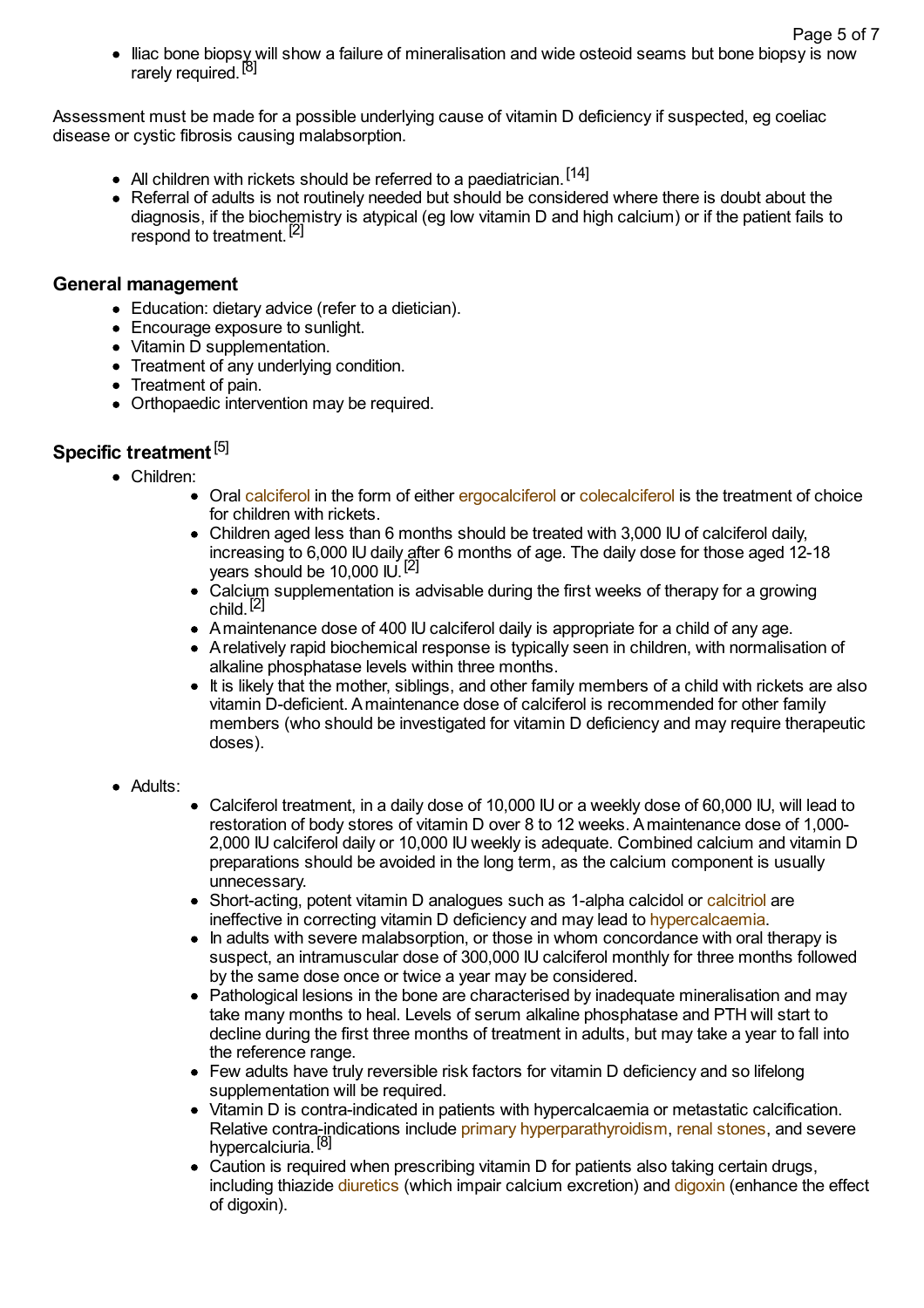### **Monitoring**

- Serum calcium concentrations should be checked regularly for a few weeks after starting treatment for vitamin D deficiency and then vitamin D, PTH and calcium concentrations should be checked after 3-4 months of treatment to assess efficacy and adherence to therapy. Vitamin D and calcium concentrations should be checked every 6-12 months.<sup>[8]</sup>
- Renal disease: 1,25-dihydroxycholecalciferol with response monitored until alkaline phosphatase level returns to normal, when therapy should be reduced to maintenance. [Alfacalcidol](http://www.patient.co.uk/search.asp?searchterm=ALFACALCIDOL&collections=PPsearch) (1-hydroxy derivative of calciferol) can be used in vitamin D deficiency due to renal disease.
- Renal tubular [disorders](http://www.patient.co.uk/search.asp?searchterm=RENAL+TUBULAR+DISORDERS&collections=PPsearch) and hypophosphataemia: the acidosis needs to be corrected by giving bicarbonate and an adequate phosphate intake of 3-5 g/day. Small doses of 1,25 dihydroxycholecalciferol may also be required.
- Hypocalcaemic tetany requires urgent treatment with intravenous calcium [gluconate](http://www.patient.co.uk/search.asp?searchterm=CALCIUM+GLUCONATE&collections=PPsearch) (10 mmol of a 10% solution initially).

Once vitamin D deficiency has been treated, prevention is required to prevent recurrence. This includes correction of any underlying cause, lifestyle advice (diet, sunshine) and often long-term vitamin D supplements:

- Babies aged under 1 year: 200 units (5 micrograms) daily.
- Children aged over 1 year: 280-400 units (7-10 micrograms) daily.
- Adults: 400 units (10 micrograms) daily (more for certain groups, eg those who get no sunshine, elderly, taking anticonvulsant medications, liver or kidney disease).

### Prognosis

- This depends on the underlying cause but the outcome of treatment of vitamin D deficiency is generally very good.
- Treatment of simple deficiency with vitamin D replacement and/or sunlight and correction of predisposing factors should lead to dramatic improvements.
- Rickets and osteomalacia should respond rapidly to vitamin D. Increased mobility with increase in muscle strength may be the first clinical response but there may be a temporary increase in bone pain.
- Some groups (eg those in long-term institutional care) may require long-term maintenance therapy.
- As long as there is no specific resistance to treatment then bone healing often begins within a few weeks of starting treatment and complete healing within six months.

### Prevention

Information about appropriate sunlight exposure, the use of vitamin D supplements, and eating oily fish should be made available to the whole population.<sup>[5]</sup>

- Education: dietary advice, advice about the importance of sun exposure.
- Either colecalciferol or ergocalciferol can be used to prevent primary vitamin D deficiency. Adaily dose of 400 IU (10 micrograms) prevents simple vitamin D deficiency in otherwise healthy adults at risk of deficiency (those adults at high risk of vitamin D deficiency may require higher doses, eg 800 IU daily).<sup>[8]</sup>
- Early diagnosis and treatment of potential causes such as intestinal [malabsorption](http://www.patient.co.uk/search.asp?searchterm=GASTROINTESTINAL+MALABSORPTION&collections=PPsearch) or renal failure.

In February 2012 the Chief Medical Officers for the United Kingdom issued the following recommendations: [15]

- All pregnant and breast-feeding women should take a daily supplement containing 10 micrograms of vitamin D, to ensure the mother's requirements for vitamin D are met and to build adequate fetal stores for early infancy.
- All infants and young children aged 6 months to 5 years should take a daily supplement containing vitamin D in the form of vitamin drops, to help them meet the requirement set for this age group of 7- 8.5 micrograms of vitamin D per day. However, those infants who are fed infant formula will not need vitamin drops until they are receiving less than 500ml of infant formula a day, as these products are fortified with vitamin D. Breast-fed infants may need to receive drops containing vitamin D from one month of age if their mother has not taken vitamin D supplements throughout pregnancy.
- People aged 65 years and over and people who are not exposed to much sun should also take a daily supplement containing 10 micrograms of vitamin D.